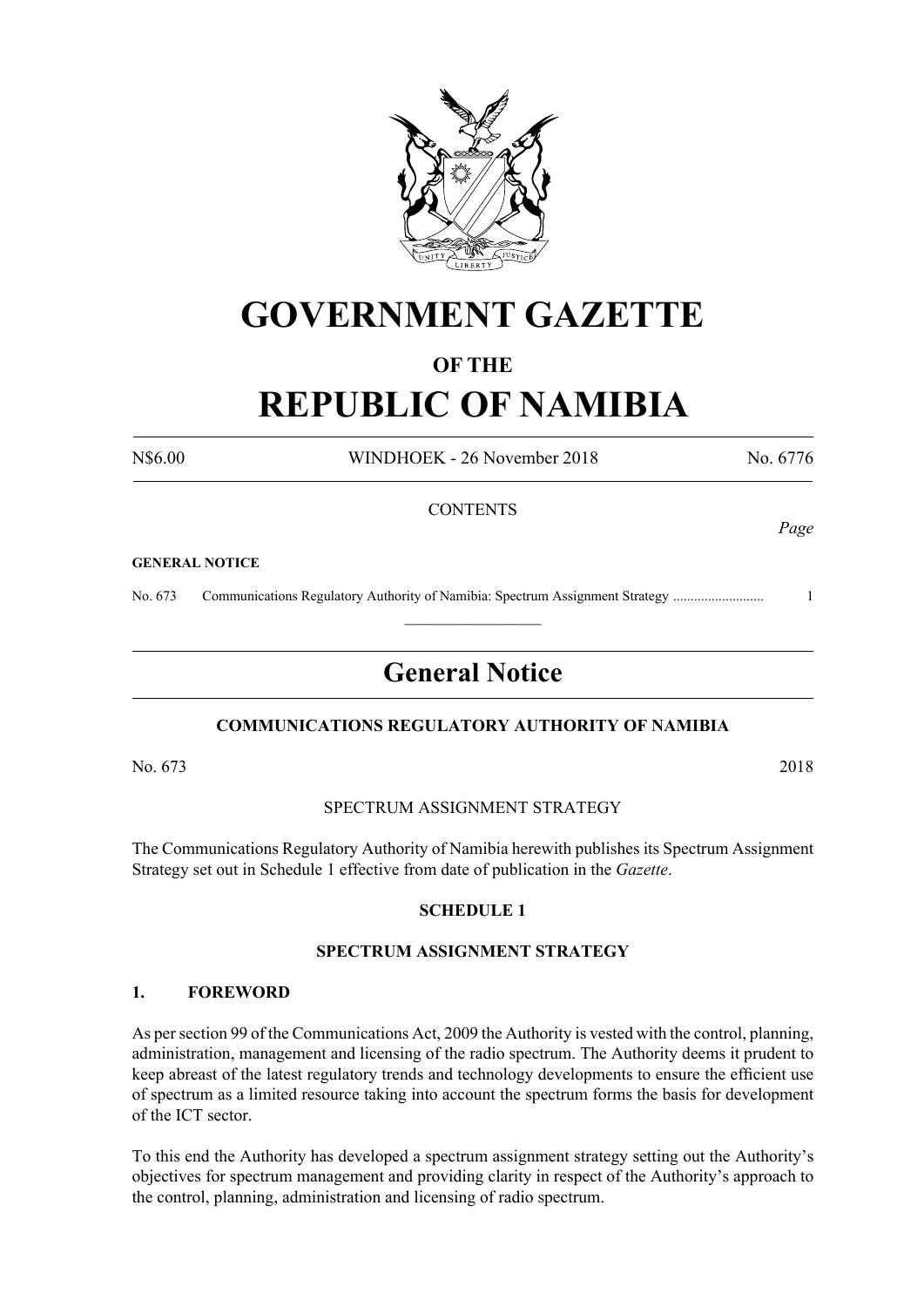The said strategy will form the basis for review of the Authority's spectrum regulatory framework in accordance with regulatory processes allowing for public consultation during the review process.

#### **2. OBJECTIVES**

Radio Frequency Spectrum is a limited national resource that is critical in providing backbone, distribution, and last mile solutions for commercial, civil, public, community, security, and personal communication services. It therefore requires prudent management to ensure equitable access and efficient utilisation to meet the communication needs of all stakeholders. Spectrum management takes place within a regulatory framework comprised of strategy, legislation, regulations and procedures.

Authority will fulfil its role in management of spectrum with the following objectives in mind-

- i) Facilitate the availability of spectrum to be used as a tool to develop communications services and access to ICT infrastructure as a basis for social and economic development in urban and rural areas;
- ii) Promote competition through minimisation of constraints on spectrum use within a service and technology neutral license regime allowing similar services to be offered on different technology platforms;
- iii) Promote the effective and efficient use of spectrum within the digital dividend to address gaps in communications services and access to ICT infrastructure;
- iv) Set conditions for spectrum use to ensure efficient use of a scarce resources and prevent anticompetitive practices such as hoarding of spectrum;
- v) Promote and if necessary enforce freeing up spectrum space for assignment to emerging technologies and services by phasing out ageing technologies;
- vi) Ensure fair distribution of spectrum between market players to provide services in conjunction with the category of service licence awarded;
- vii) Set fees for spectrum use through an appropriate fee system that support the activities of the Authority in a sustainable manner and ensure efficient use of spectrum; and
- viii) Monitor, investigate and enforce adherence to the regulatory framework as pertaining to spectrum management as set out by the Authority.

The aforementioned objectives will support the Authority in realising the broadband targets set by the SADC ICT Ministers at is meeting held 27 September 2018 as stated below -

- (i) By 2025, 80% of the population of Namibia should be covered by broadband services. In particular, at least 80% of rural areas should be within the reach of entry level broadband services, be it fixed or mobile; and
- (ii) By 2025, 50% of households In Namibia should be connected to broadband.

The Authority will also take into consideration the definitions for entry level broadband as set out below when considering the assignment of spectrum.

Entry level broadband shall mean to have the following definitions:

(i) Mobile Broadband: at least 2 Mbps (downlink); and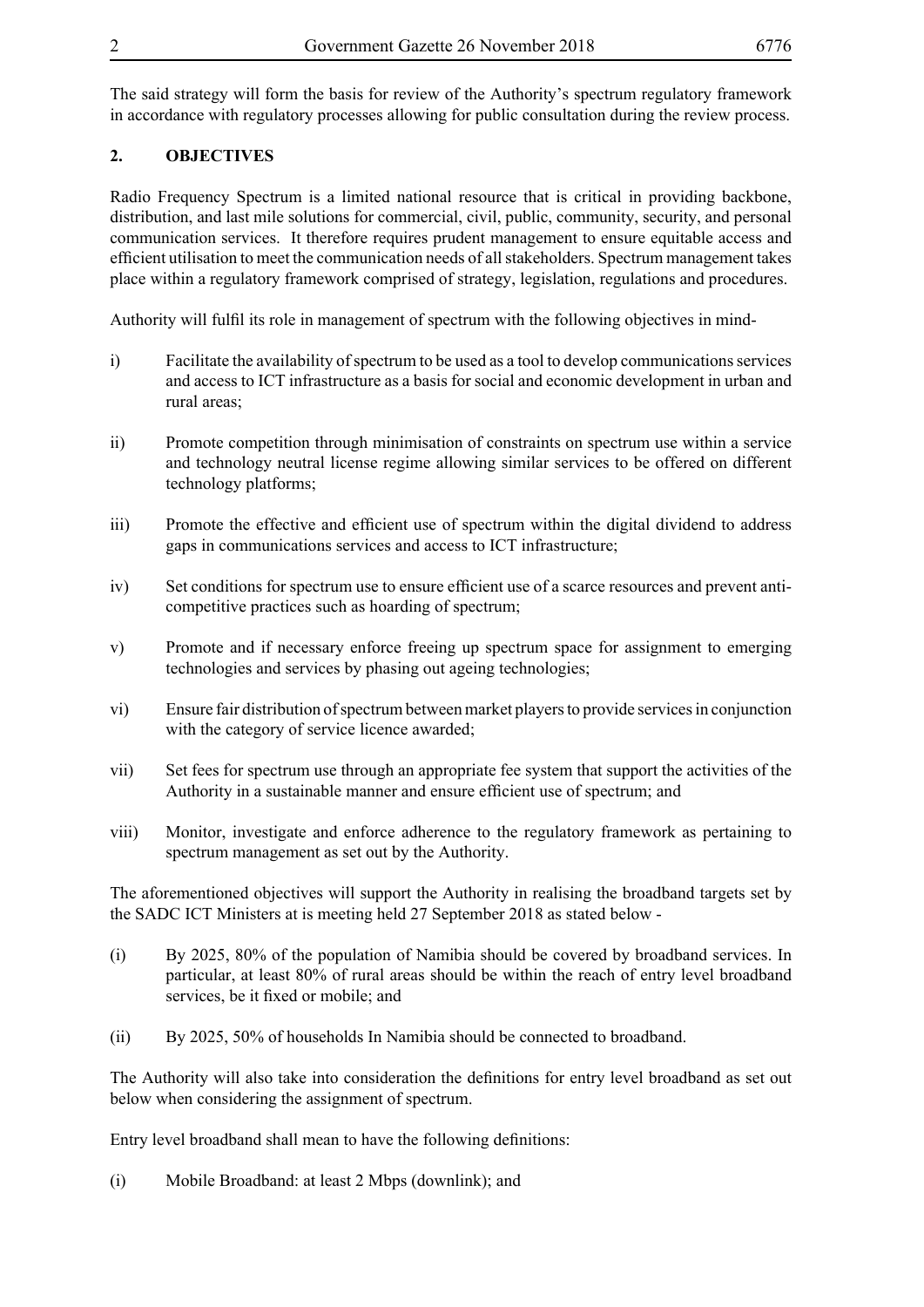(ii) Fixed Broadband: at least 4 Mbps (downlink).

#### **3. ATTAINING RURAL CONNECTIVITY**

Spectrum is the cornerstone to provide telecommunications and broadcasting services to rural communities in all regions of Namibia. To this end the Authority will consider assignment of spectrum subject to licence conditions including but not limited to rollout obligations as appropriate to the spectrum licence band applied for to attain rural connectivity as per the aforementioned targets set by the SADC ICT ministers as well as the achieving the targets set out in the Harambee Prosperity Plan listed below-

- (i) 80% broadband connections and usage to all primary and secondary schools in Namibia to allow e-learning by 2020
- (ii) Broadband connections and usage to 70% of the health facilities in Namibia to allow e-health by 2020
- (iii) 100% broadband connections and usage to all public sector agencies in Namibia to allow for e-governance by 2020
- (iv) 100% coverage by digital TV and radio broadcast to all households by 2020

#### **4. FREQUENCY BAND PLAN OF NAMIBIA**

The International Telecommunication Union (ITU) divided the world in three regions with Africa forming part of Region 1 together with mainly Western Europe and the Russian Federation. Thus the Authority will allocate radio spectrum in line with regulations and guidelines issued by the ITU for Region 1 and the Frequency Band Plan for Namibia as published in the *Gazette* will be based on the spectrum allocations of ITU Region 1.

The Frequency Band Plan for Namibia sets out what radio services can use which frequencies as well as the pre-conditions of use as applicable. The Authority is vested with the power to prescribe a frequency band plan in respect of any part of the radio frequency spectrum (Section 100(1) of the Communications Act, 2009). The Authority will review the frequency band plan, at least every four (4) years based on the outcomes of the ITU World Radio Conference and subsequent ITU regulations. The Authority will amend frequency band allocations and regulations as required following due regulatory process.

Where spectrum licensees are required to migrate to new frequencies as a result of a new Frequency Band Plan coming into effect, the Authority will address each migration on a case-by-case basis in accordance with the Regulations Setting-Out Spectrum Licencing procedures.

#### **5. FREQUENCY CHANNELING PLANS TO BE DEVELOPED BY THE AUTHORITY UNTIL 2020**

The Authority has commenced with development of frequency channelling plans in accordance with the Final Acts of WRC-15 for telecommunications services for IMT and PPDR implementation and the SADC ICT Minister's decision in respect of implementation of digital sound broadcasting.

#### **5.1 Telecommunications services using IMT technologies**

#### **5.1.1 The spectrum band 694-790 MHz (700 band)**

The spectrum band **694-790 MHz (700 band)** has been allocated to IMT services as per Resolution 223 at WRC-15. In addition thereto, member states are required to reserve spectrum in the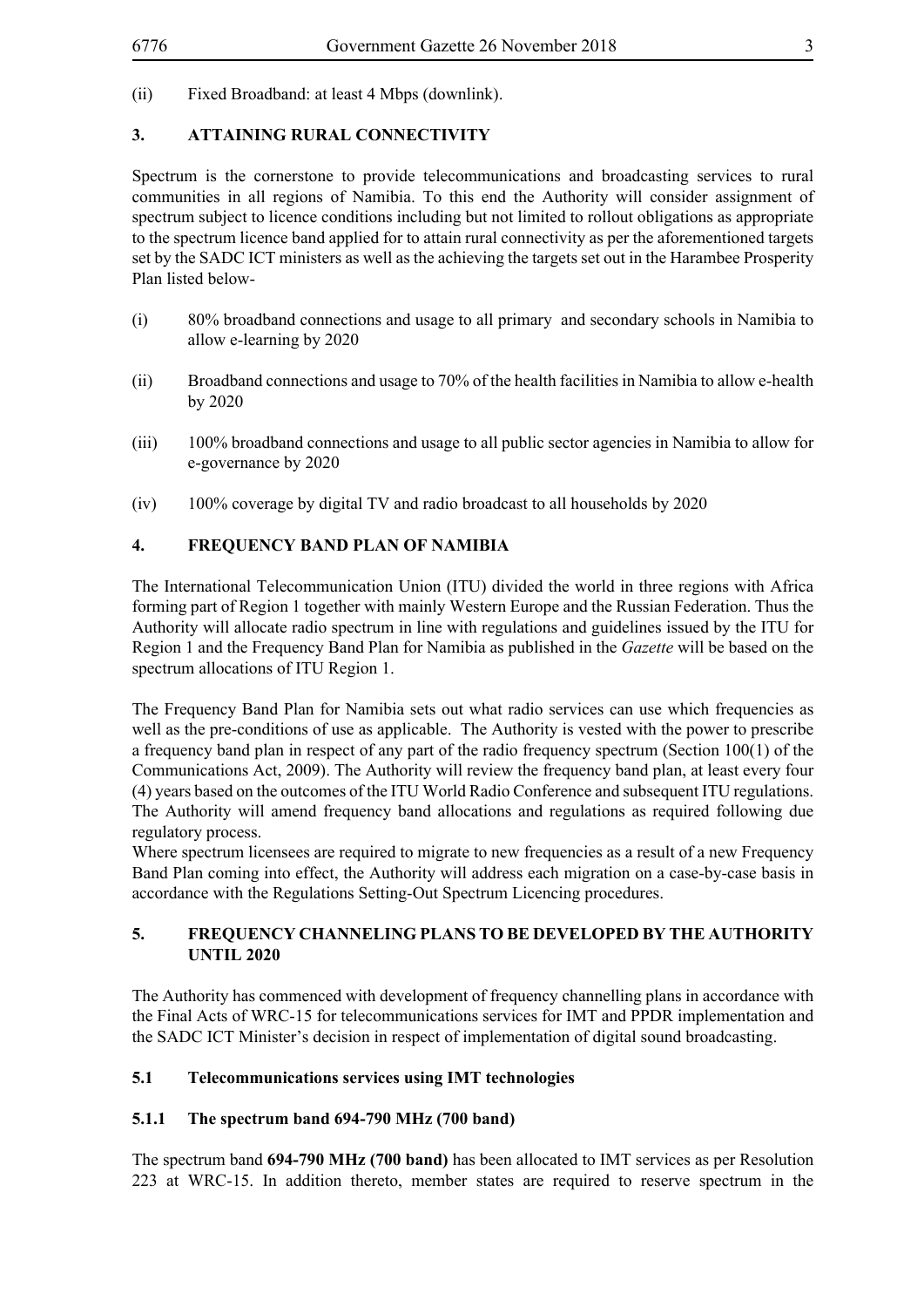aforementioned band for PPDR services using IMT technologies in terms of Resolution 646 (Rev. WRC-15).

Work is currently in progress at CRASA and SADC level to propose frequency channel arrangements to include PPDR services using IMT technologies in the 700 band for consideration at an international level at the ITU Radio Assembly scheduled for November 2019(RA-19).

The Authority is participating in the process and is cognisant of any possible impact on the assignment of spectrum in the 700 band prior to the outcomes of RA-19.

#### **5.1.2 The spectrum band 1427-1518 MHz (1500 band)**

The spectrum band **1427-1518 MHz (1500 band)** has been allocated to IMT services as per Resolution 223 at WRC-15. Work is currently in progress at CRASA and SADC level to propose frequency channel arrangements for consideration at an international level at the ITU Radio Assembly scheduled for November 2019(RA-19).

The Authority will commence with a public consultation process for assignment of the aforementioned spectrum, licensing procedures and spectrum fees in 2020 based on the outcomes of RA-19.

#### **5.1.3 The spectrum band 3300-3400 MHz (3300 band)**

The spectrum band **3300-3400 MHz (3300 band)** has been allocated to IMT services as per Resolution 223 at WRC-15 contained in footnote 5429A. Work is currently in progress at CRASA and SADC level to propose frequency channel arrangements for consideration at an international level at the ITU Radio Assembly scheduled for November 2019(RA-19).

The Authority will commence with a public consultation process for assignment of the aforementioned spectrum, licensing procedures and spectrum fees in 2020 based on the outcomes of RA-19.

#### **5.2 Broadcasting services**

#### **5.2.1 The spectrum band 87.5-108 MHz (FM analogue broadcasting)**

The Authority is planning a review of the current frequency channeling plan in 87.5-108 MHz due to the high demand for frequencies to implement analogue FM radio frequencies. The aforementioned process will be concluded after public consultation on the impact of the new frequency channeling plan on current spectrum licensees, cross border frequency coordination and ITU approvals.

The Authority will commence with a public consultation process for assignment of the aforementioned spectrum, licensing procedures and spectrum fees in 2019 based on the outcomes of aforementioned processes.

#### **5.2.2 The spectrum band 174-230 MHz (digital sound broadcasting)**

The Authority is planning for implementation of digital sound broadcasting in accordance with the technical standards and regulatory framework guidelines approved by the SADC ICT Ministers in September 2017.

To Authority intends implementation of the Digital Audio Broadcasting (DAB) technology in the VHF III band from 174-230 MHz in accordance with the ITU GE06 agreement signed by Namibia in 2007. Implementation of DAB will provide for twelve broadcasting channels on a single frequency ensuring more efficient use of spectrum and better audio quality to provide radio broadcasting services going forward.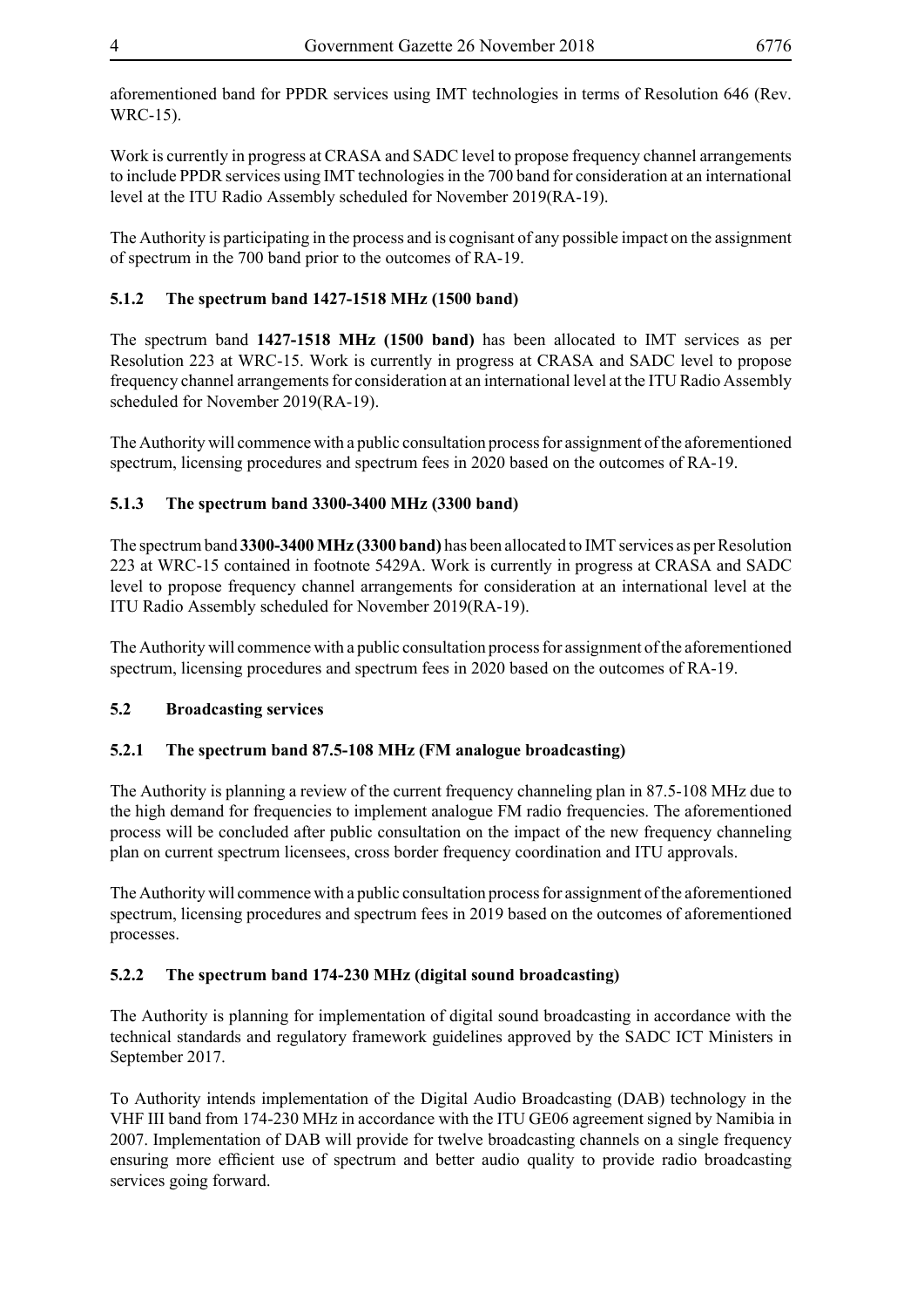The frequency channelling plan will be finalised following a public consultation process in respect of available frequencies for assignment, licensing procedures, licence conditions and spectrum fees.

#### **5.2.3 The spectrum bands 148.5-200 kHz and 535.5-1606.5 kHz (digital sound broadcasting)**

The Authority is planning for implementation of digital sound broadcasting in accordance with the technical standards and regulatory framework guidelines approved by the SADC ICT Ministers in September 2017.

To date the Authority has not awarded any spectrum licences to provide short wave or medium wave analogue broadcasting services. The aforementioned spectrum bands are therefore unutilised to date.

Authority intends implementation of the Digital Audio Mondiale (DRM) technology in the 148.5-200 kHz and 535.5-1606.5 spectrum bands. Implementation of DRM will provide for four broadcasting channels on a single frequency ensuring more efficient use of spectrum, better audio quality and 40- 50% energy savings to provide radio broadcasting services going forward.

The frequency channeling plan will be finalised following a public consultation process in respect of available frequencies for assignment, licensing procedures, licence conditions and spectrum fees.

#### **6. SPECTRUM BANDS TO BE RELEASED FOR ASSIGNMENT BY 2019**

The Authority has published the frequency channeling plans for **694-790 MHz (700 band) and 790- 862 MHz (800 band)** in Government Gazette No, 6160, General Notice No. 423 dated 28 October 2016.

The Authority intends to make the aforementioned spectrum bands available for telecommunications services using IMT technologies after conclusion of its review of regulations in respect of spectrum licensing procedures, spectrum licence conditions and spectrum fee for the aforementioned bands. It is foreseen that these spectrum bands will be considered for assignment in blocks of 2 x 10 MHz to ensure equitable spectrum distribution between telecommunications service licensees in the 800 and 700 band respectively The abovementioned spectrum bands will be open for application following the publication of a formal notice in the *Gazette* in 2019.

#### **7. UTILISATION OF SPECTRUM LICENCE EXEMPT FREQUENCIES**

The utilisation of licence exempt frequencies is subject to the Regulations regarding Licence Exempt Spectrum as published in the Government Gazette by the Authority from time to time. These regulations indicate spectrum bands, types of devices, maximum radiated power of field strength limits and channel spacing as well as relevant standards and any additional requirements for use of radio apparatus within these spectrum bands.

Use of radio apparatus within these bands must at all times comply with the following conditions-

- i) All radio apparatus must be type approved by the Authority in accordance with section 80 of the Communications Act and Regulations in respect of Type Approval and Technical Standards for Telecommunications Equipment as published in the Government from time to time;
- ii) The frequencies, transmitting power and external high-gain antenna of the radio apparatus must not be altered without a new type approval certificate being issued by the Authority;
- iii) The radio apparatus must be operated within, and not exceed, the technical parameters set out in the Table of Radio Frequency Spectrum Licence Exemptions as contained in the Regulations regarding Licence Exempt Spectrum;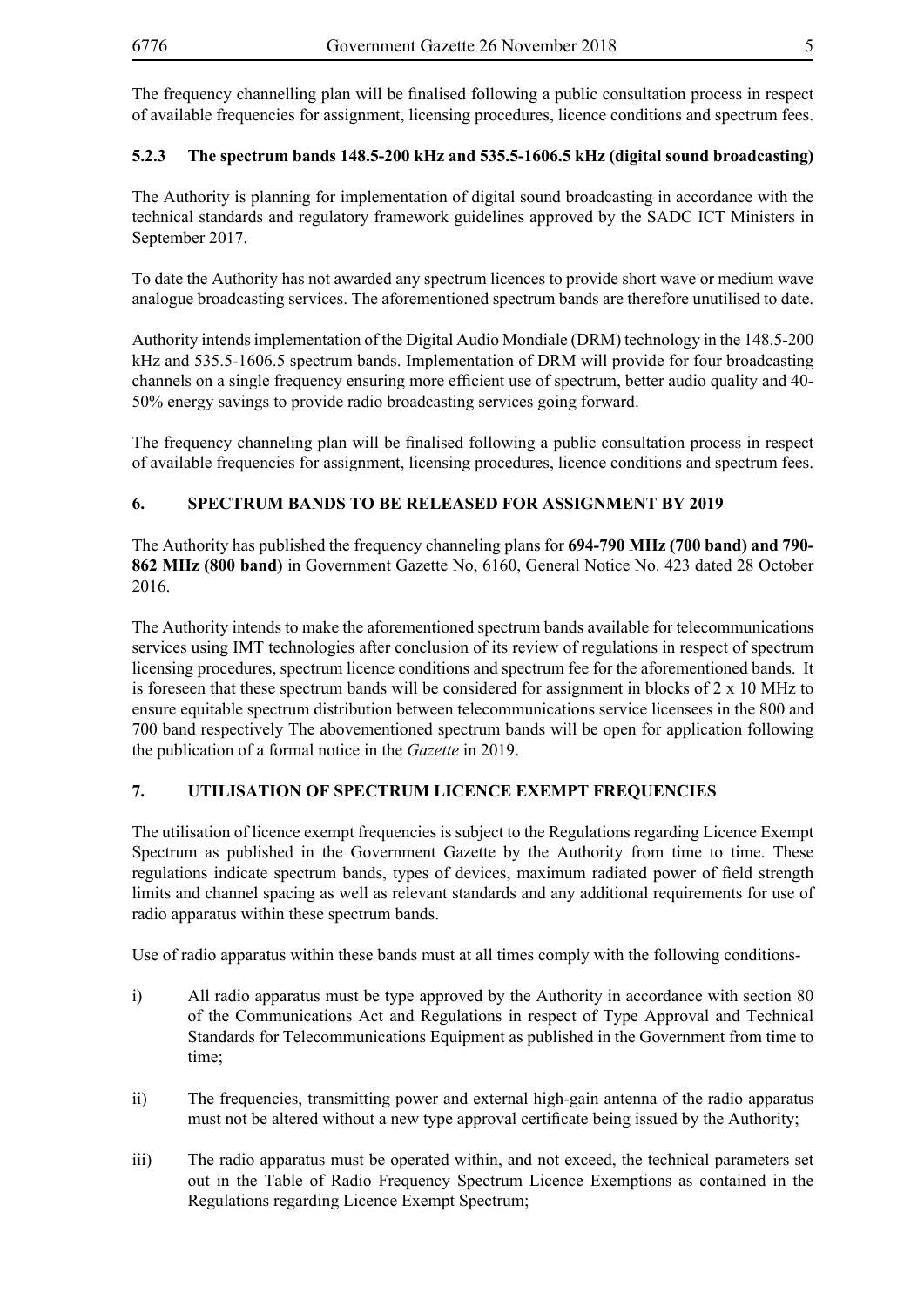- 
- iv) The antenna of the radio apparatus must not be higher or above average ground level than the lowest point of the place where the radio apparatus operate effectively;
- v) The radio apparatus must not cause interference to any person issued with a spectrum licence by the Authority; and
- vi) The use of the radio apparatus in the licence exempt frequency spectrum operates on noninterference and zero protection basis from interference.

All telecommunications and broadcasting service licensees operating within the spectrum licence exempt spectrum bands shall provide information in regard to network infrastructure and services to the Authority for information purposes on a bi-annual basis.

CRASA and SADC is current considering the inclusion of SRDs to provide eLTE-IoT services in the 865-868 MHz spectrum band on a spectrum licence exempt basis subject to imposition of technical conditions in respect of power output, maximum occupied bandwidth and spectrum access and mitigation requirements. A final decision will be made in this regard after WRC-19.

Licence exempt spectrum bands in Namibia comply with ITU Region 1 regulations. Any operation of radio apparatus operating in breach of the said regulations constitutes a regulatory offense, as this equipment is capable of causing harmful interference to licensed services in Namibia. The Authority will take all measures as provided for by section 102 of the Act to prevent usage of such radio apparatus.

#### **8. SPECTRUM ASSIGNMENT**

Harmonisation in the use of radio spectrum is crucial to ensure amongst others, interoperability between systems and networks, facilitating frequency coordination between countries and establishing international systems.

The Authority, assumes full responsibility for spectrum assignment based on the principles of independent decision-making and is thus impartial with respect to all market players with the aim to promote competition and provision of services in rural and urban areas on an equal basis, to ensure that sufficient spectrum is available to provide services highly valued by end users and meet public safety and security requirements and enforce the efficient use of a scarce resource. Assignment of spectrum will be conducted as set out below –

- i) Any spectrum band which is vacant or has become vacant as a result of migration to other spectrum bands at the instruction of the Authority will not be open for application until so designated by the Authority. The Authority will issue a public notice informing all stakeholders that the spectrum band is being opened up for use, set out the method for awarding of spectrum licences in the said spectrum band and state all applicable spectrum fees;
- ii) A spectrum licence is awarded on a right-to-use basis in accordance with the Communications Act and does not confer ownership rights to the recipient of a spectrum licence.
- iii) No service licensee will be assigned more spectrum than necessary and the Authority may impose caps on the amount of spectrum to be assigned to a single licensee to ensure fair and equitable assignment of spectrum to all service licensees. Hoarding of spectrum and speculative acquisition of spectrum are not conducive to efficient spectrum use and the objects of the Act. The Authority shall not tolerate these practices at any time and will cancel such spectrum licences after giving due notice to the licensee in question;
- iv) The award of spectrum licences will be done in strict adherence to the Frequency Band Plan of Namibia and associated frequency channeling plans published by the Authority from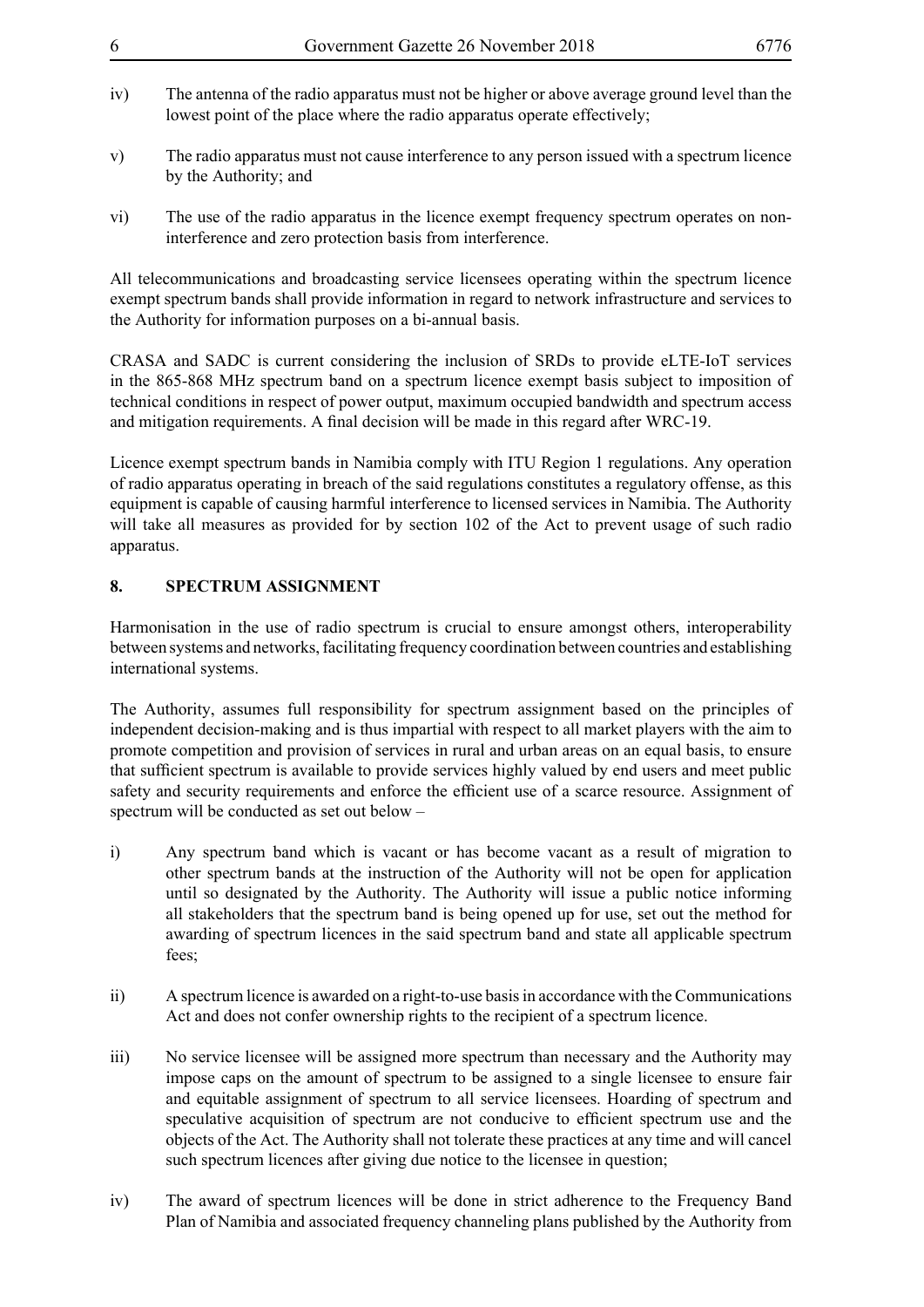time to time. The Authority will not accept any application that does not comply with the Frequency Band Plan of Namibia;

- v) All proposed spectrum licences except service licence exempt service licence categories, will be published for public comments before being awarded to the applicant subject to approval by the Authority's Board of Directors;
- vi) Regulations and/or notices in regard to spectrum licences are published in the Government Gazette following pre-described regulatory processes and public consultations as and when required. The purpose is to enable the public to submit comment on the spectrum licence under consideration by the Authority. Public comments received by the Authority will be taken into consideration based only on its technical and legal merits.
- vii) Applications for spectrum licences submitted by entities that does not require a telecommunications or broadcasting service licence will be considered on a first-come-firstserve basis in accordance with the regulatory process set out in the Regulations Setting Out Spectrum Licensing Procedures as published by the Authority from time to time.
- viii) Application for spectrum licences by service licences to be utilised for provision of telecommunications and broadcasting services will be considered through the application of a hybrid model allowing the Authority to follow an administrative and/or flexible-rights of use approach to consider the spectrum licence based on the spectrum band applied for, the conditions to be attached to the spectrum licence, the duration of the spectrum licence and the market value of the spectrum. The relevant regulatory processes is set out in the Regulations Setting Out Spectrum Licensing Procedures as published by the Authority from time to time.
- ix) The Authority may award a spectrum licence limiting the utilisation thereof to a specific geographical area or to implement licensed shared access allowing for sharing of spectrum, when more than one service has been allocated on a co-primary basis in the same spectrum band as per the Frequency Band Plan of Namibia.

#### **9. SPECTRUM LICENCE CONDITIONS**

All spectrum licences awarded by the Authority will be subject to conditions as set out in the licensing conditions attached to the spectrum licence. The aforementioned conditions may include but is not limited to-

- (i) Efficient use of spectrum;
- (ii) Duration of spectrum licence;
- (iii) Spectrum licence area;
- (iv) Technical Conditions;
- (v) Exclusive or shared utilisation of spectrum;
- (vi) Payment of spectrum fees;
- (vii) Roll Out Obligations;
- (viii) Prohibition of trading or sub-leasing of spectrum licences;
- (ix) Prohibition of hoarding of spectrum;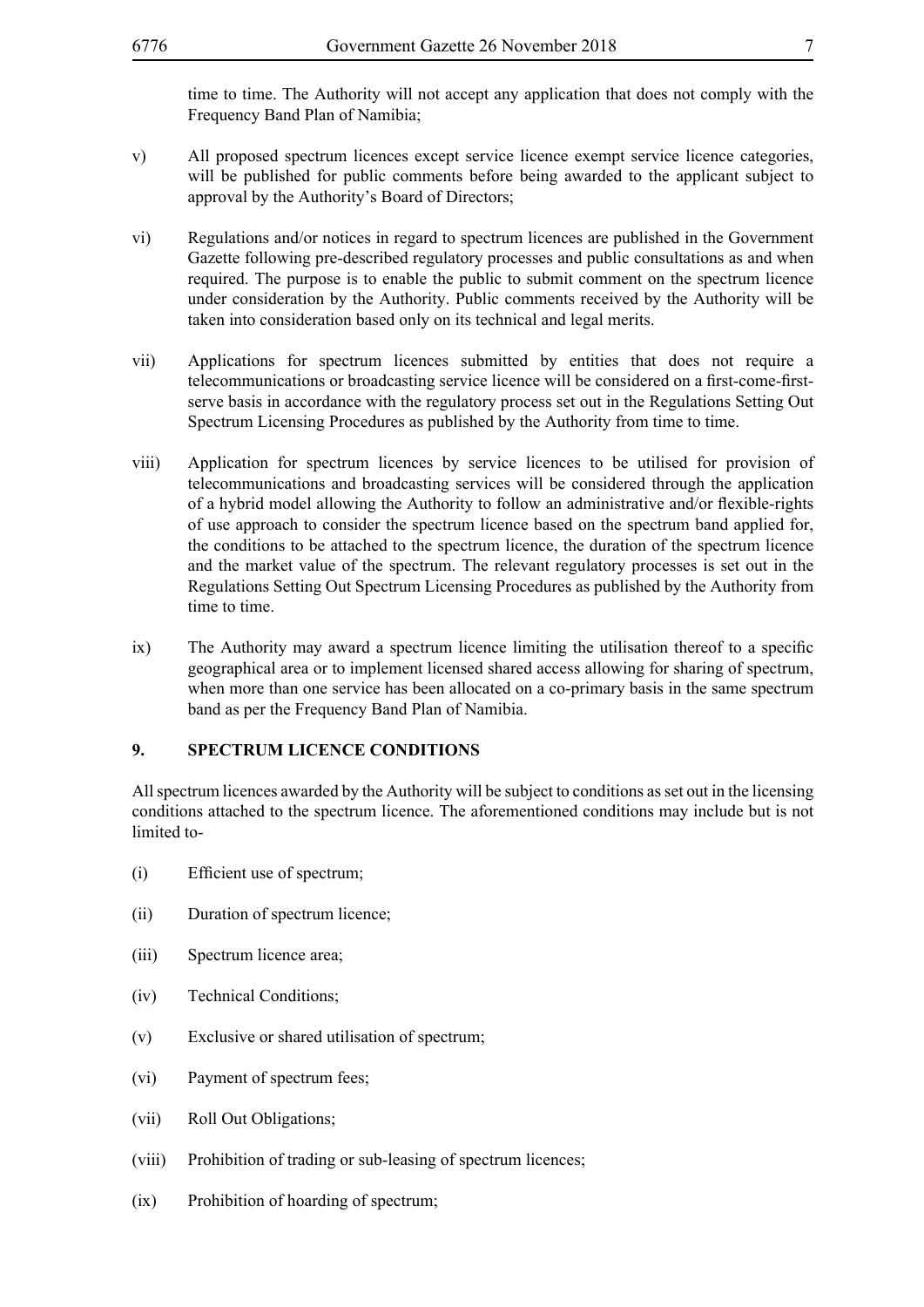- (x) Universal Access and Service obligations to ensure rollout of services in rural areas;
- (xi) Reporting, monitoring and compliance matters in respect of the spectrum licence awarded;
- (xii) Regulatory offenses and penalties;
- (xiii) Amendment, renewal or modification of spectrum licences; and
- (xiv) Revocation of spectrum licences.

Any breach of the said conditions will constitute a regulatory offense leading to imposition of penalties or the cancellation of the spectrum licence by the Authority.

#### **10. SPECTRUM PRICING**

The Authority is cognisant of the fact that spectrum is a limited resource and that the value of spectrum is affected by a combination of technical, socio-economic and fiscal factors as applicable to each spectrum band allocated to one or more services in the frequency band plan.

Going forward the Authority will base spectrum fees taking into consideration -

- (i) The availability or scarcity of spectrum for assignment in a specific spectrum band;
- (ii) The market value of spectrum made available for assignment by the Authority;
- (iii) Utilise spectrum pricing to enforce the efficient use of spectrum through deployment of more spectrally efficient equipment by licensees;
- (iv) The level of demand for spectrum in a given spectrum band;
- (v) Consumer demand for services;
- (vi) Impact of inflation based on annual consumer price indexes as published from time to time;
- (vii) Prevention of spectrum hoarding resulting in a negative impact on the competition and growth of the ICT sector; and
- (viii) Full cost recovery of costs incurred by the Authority in executing its mandate as set out in the Communications Act given that the Authority is not funded in any way by the Namibian Government.

In the event that spectrum is assigned through a spectrum auction the applicable spectrum fees will be determined through the outcome of the bidding process.

#### **10.1 Spectrum Application Fees**

In order to limit the administrative burden for both the Authority and entities applying for spectrum licences, the Authority will not charge any application fees in respect of spectrum licences.

The Authority will apply a recurring annual spectrum fee, payable in advance, in respect of all spectrum licences.

#### **10.2 Administrative Spectrum Fees**

The Authority will apply an administrative approach in setting spectrum fees in respect of amateur radio services, aeronautical services, maritime services and inmarsat satellite services.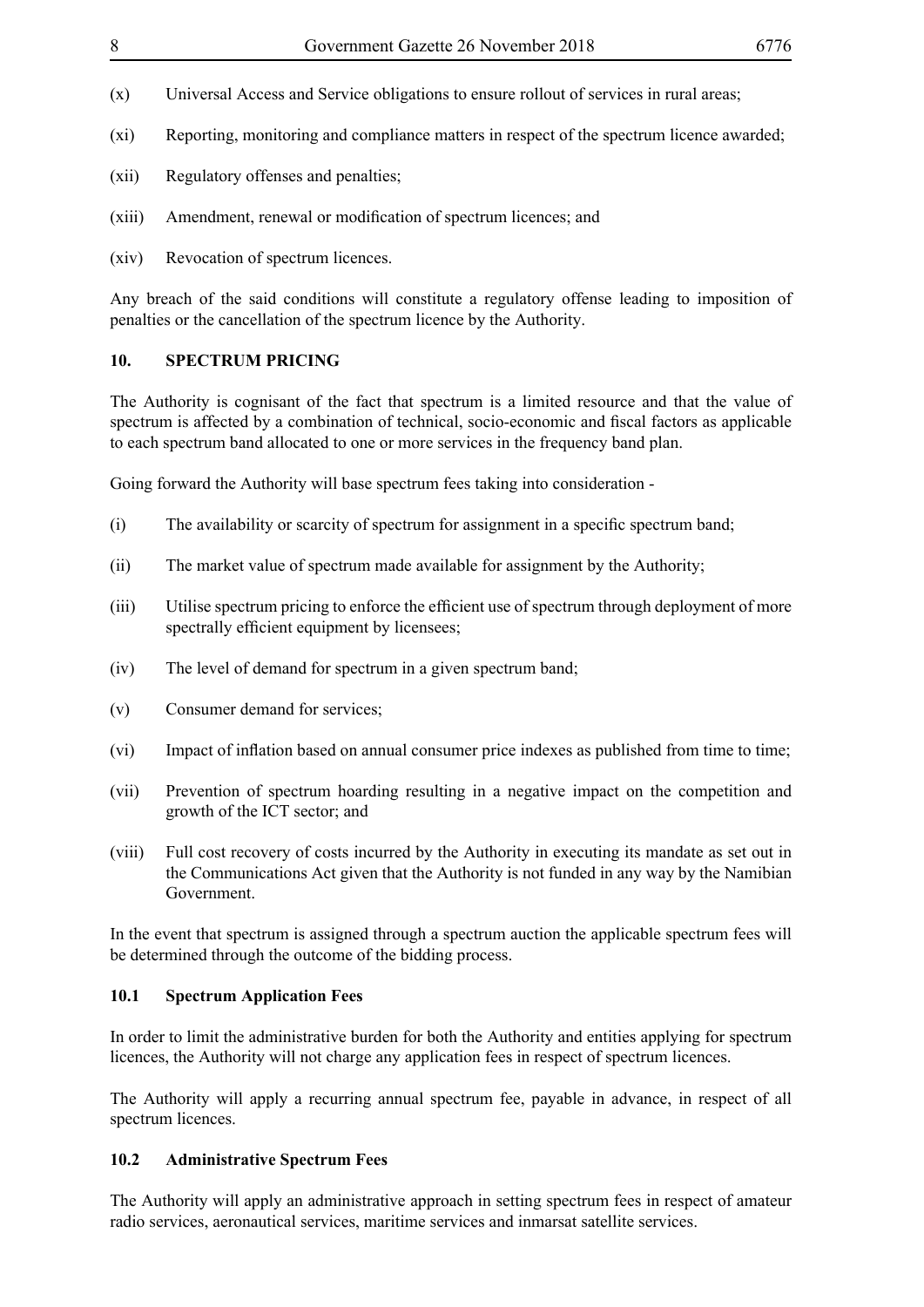Spectrum licences in respect of the aforementioned services will be charged annually at a flat fee as set out in the spectrum fee regulations as published in the *Gazette*. These spectrum fees will be subject to inflationary increases as determined by the Authority from time to time upon regular review of the spectrum fee regulations.

Further thereto, the aforementioned spectrum fees will be payable in advance for each calendar year. Non-payment of spectrum fees by the due date as indicated on the spectrum invoices will result in revocation of the spectrum licence by the Authority.

#### **10.3 Incentive-based Spectrum Fees**

The Authority will apply an incentive-based approach in setting spectrum fees in respect of all spectrum not subject to a flat fee as set out in 7.2. The application of incentive-based spectrum pricing will allow to the Authority to set spectrum fees based on factors such as -

- (i) Bandwidth assigned to a licence;
- (ii) Increasing or decreasing coverage areas;
- (iii) High demand or low demand for spectrum band;
- (iv) Reflect the physical characteristic of different frequency bands;
- (v) Exclusive or shared utilisation of spectrum assigned;
- (vi) Duration of the spectrum licence;
- (vii) Rural or urban utilisation of assigned spectrum; and
- (viii) Transmitter effective radiated power.

The Authority will apply an incentive-based pricing approach to radio communication services, mobile services, fixed services, broadcasting services and land mobile services. The applicable spectrum fee in respect of the service to be provided will be formula based as set out in the spectrum fee regulations.

The Authority is of the opinion that the introduction of incentive based spectrum pricing will provide the necessary incentives to facilitate efficient use of spectrum by licensees.

#### **10.4 Spectrum Auctions**

In the event that the Authority determines that spectrum will be assigned to interested licensees through an auction process, the applicable spectrum fees will be determined by the outcome of the bidding process.

#### **11. RE-ASSIGNMENT AND RE-FARMING OF SPECTRUM**

#### **11.1 Re-assignment**

Spectrum licences are awarded on a "right-to-use" basis in accordance with the Communications Act and therefore the Authority reserves the right to re-assign spectrum based on-

(i) Changes to allocations of international spectrum bands as agreed within the International Telecommunications Union related to worldwide technological development requiring realignment of the National Frequency Plan to international standards;